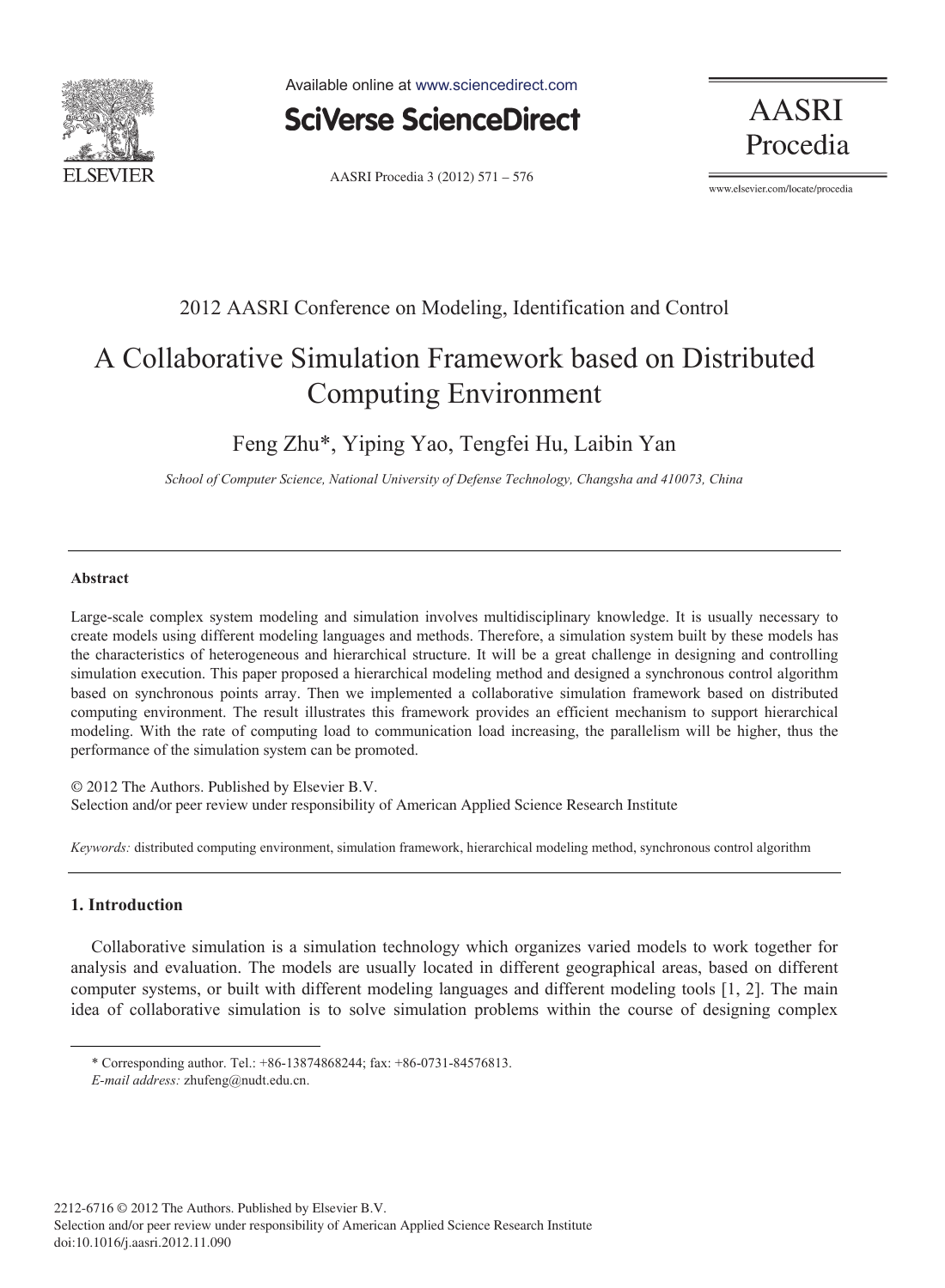systems [3]. Although some existing simulation tools, to some degree, can solve most analysis and evaluation issues of complex systems in single domain, they lack the support for complex system simulation in multidomain [4]. With the increase of sophistication and complexity within complex systems, it is difficult to solve the problem only use one kind of simulation tools [5]. Therefore, collaborative simulation technology for complex system simulation in multidomain becomes an important trend [6, 7].

Recently, a collaborative simulation system often combines hydromechanics, aerodynamics, mechanical control models to achieve united simulation. It involves various computing models with multidisciplinary knowledge [8]. Besides, each computing model is developed using various modeling languages and simulation tools. As a result, the simulation system composed of those models has the characteristics of heterogeneous and hierarchical [9, 10]. It brings a great challenge in the design and corporative control of simulation systems. To solve this problem, the paper proposed a collaborative simulation framework based on distributed computing environment. The results illustrate this framework provides an efficient mechanism to support hierarchical modeling. Moreover in the distributed computing environment, the performance of the collaborative simulation system can be improved.

The remainder of this paper is structured as follows: in section 2 we explain our collaborative simulation framework in detail. In section 3 we give the analysis with experiment. Finally, our conclusion will be made with an indication of the future work.

#### **2. Collaborative simulation framework**

This paper has first studied the key technologies of collaborative simulation, then designed and implemented a collaborative simulation framework which is based on distributed computing environment. Computer nodes are classified as a simulation control node and several computing nodes in our framework. Each computing node contains at least one computing model. Computing models run on computing nodes and pass output parameters, status information to the simulation control node though TCP/IP protocol. In the running, the simulation control node receives output parameters and model status from the previous computing model, then passes input parameters to next computing model and schedules it to run. The collaborative simulation framework shows as figure 1.



Fig. 1. The collaborative simulation framework